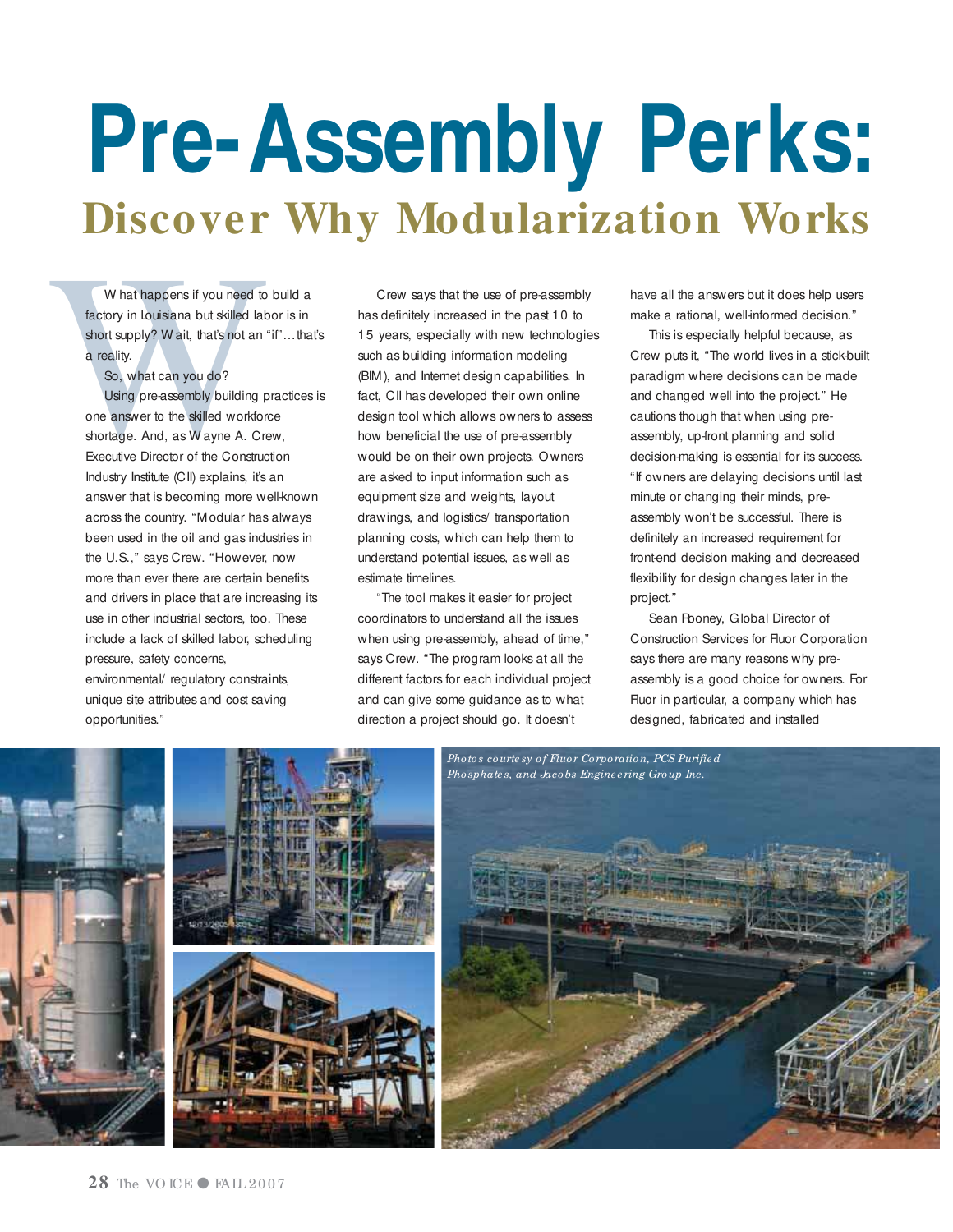| <b>Pre-assembly approach</b>                                                                                                           | <b>Conventional stick-built</b>                                                                                          |
|----------------------------------------------------------------------------------------------------------------------------------------|--------------------------------------------------------------------------------------------------------------------------|
| Dependent on engineering completing<br>entire modules and preassemblies.                                                               | Engineering driven by completing entire<br>project; it doesn't need to obey the rules<br>of gravity.                     |
| Modular operations only dependent on:<br>Fabrication yard and preassembly<br>area mobilization<br>Material availability<br>$\bullet$   |                                                                                                                          |
|                                                                                                                                        | Constrained by the normal sequence of<br>site preparations, underground and<br>foundation works, equipment installation, |
| Modularization execution means:<br>W orking with building blocks<br>W orking in vertical commodity slices<br>within the building block | and so on.                                                                                                               |
|                                                                                                                                        | Stick-built execution allows:<br>Larger work areas fronts<br>W orking horizontally<br>$\bullet$                          |
| Pequires early (partial) material releases<br>and deliveries. Late materials can shut<br>down the assembly line.                       | Allows for "working around" by<br>scheduling trades people to areas with<br>material availability.                       |
| Inflexible fabrication yard schedules<br>and sequencing can slow down<br>operations.                                                   | There is some schedule flexibility which<br>allows for the ability to move work fronts<br>to accommodate late materials. |
|                                                                                                                                        |                                                                                                                          |

*Information courte sy of Se an Roone y's pre se ntation at the CURT Pre -asse mbly and Modularization workshop in Boston, Se pte mbe r 2007.*

> hundreds of modularized projects since the 1970s, Rooney says, "The decision to modularize has been influenced by resource availability, climate, site access, quality control, local labor costs, scheduling and other execution factors. Many projects today are impacted by scarce labor resources and escalating labor and material costs, so the modular approach option is frequently considered as an alternative to traditional stick-built approaches."

In the past five years alone, Fluor has executed over 30 projects using a modular construction approach. "And we are seeing an increasing demand for modular construction for many of our projects that are now in the early planning phases," says Rooney.

He explains that the decision regarding modular feasibility and the extent to



*continue d on page 31*

# **Modular makes sense for commercial projects, too**

While pre-assembly has been used in the industrial sector for decades, it is relatively new to the commercial construction industry. Laurie Robert, Vice President of Sales and Marketing for Modular Building Specialists, a company which offers modular solutions to clients through the United States and Canada, says, "The modular building industry has gained substantial ground during the past decade or so, with the continued development of more sophisticated designs and applications. The continued growth of our industry and its capabilities, the diversity in builders and locations, and the overall advancement in design and construction technology gives owners, architects and contractors the ability to explore a construction option that can help them execute a better project."

Steve Sickman, Director of Marketing for Ramtech Building Systems—a modular builder that has been providing solutions to educational institutions, healthcare providers, Fortune 500 companies and government agencies for 25 years, says it's time to look at the facts. He explains, "Modular construction is faster, often cutting timelines in half because the manufacturing of the building and the site preparation takes place concurrently, it is often less expensive because a shorter overall construction timeframe substantially reduces on-site costs, and many metropolitan areas have high prevailing wage rates, resulting in higher costs when all of the work is done onsite."

Even with so many positive attributes, there still remains some myths about modular construction. Paul Lewandowski, Director of Sales for Modular Building Specialists says that while some still think modules are nothing more than big boxes, that is simply not true. "The industry has come a long way and most any type of application in commercial construction, from a 2,000 square foot convenience store to a 60,000 square foot or larger school, hospital or office building, is possible. Obviously large voluminous spaces with wide-open floor plans can be more difficult to design structurally, but you would be surprised what is possible. Modular doesn't just mean boxes anymore."